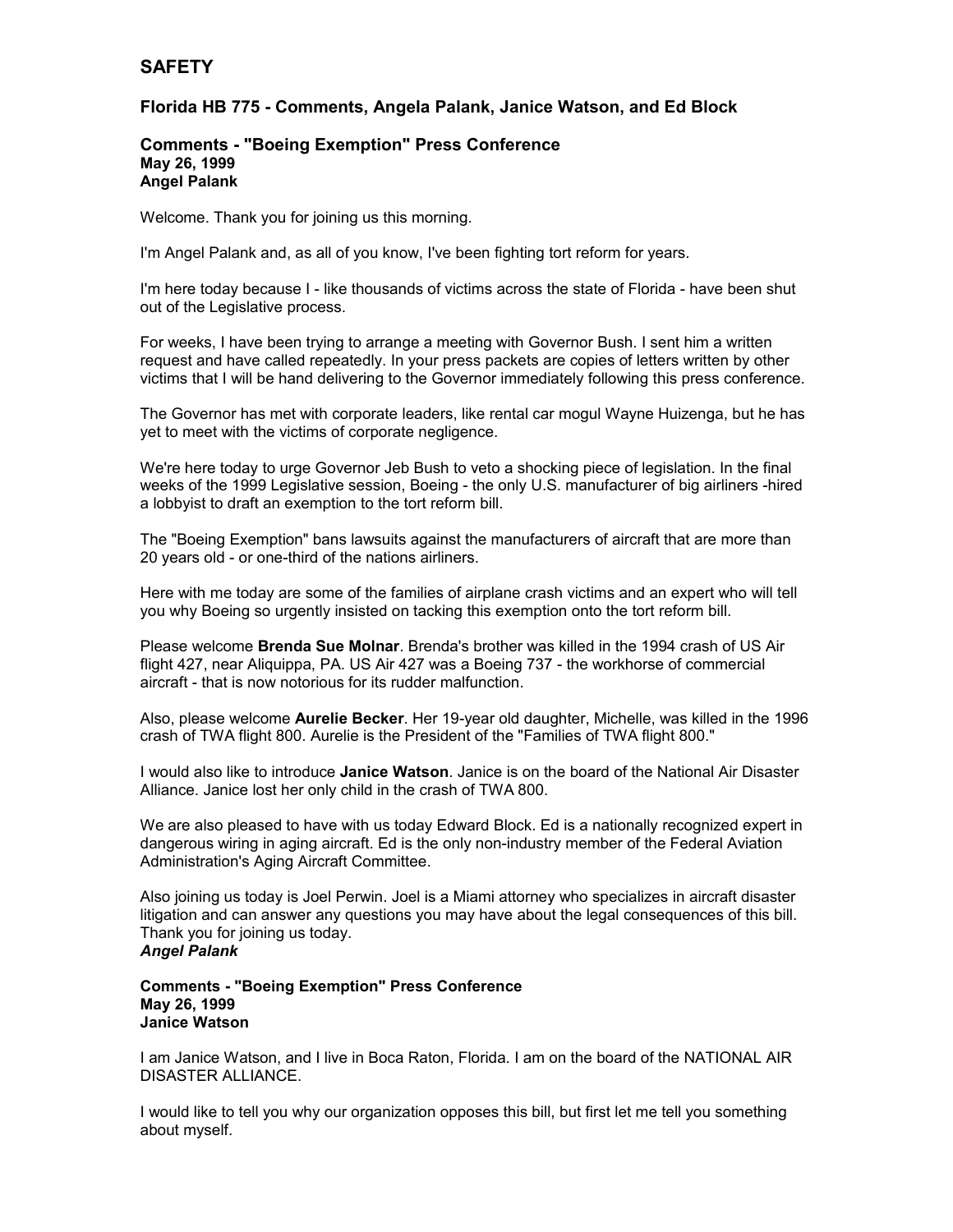In 1996 I lost my only child in the crash of TWA flight 800. My daughter Jill was 32 and the love of our lives.

After the crash, I became involved with the National Air Disaster Alliance, trying to help families like ours deal with the devastating aftermath of these disasters. Our organization represents the survivors and families of thousands of crash victims around the world. We are the largest grassroots advocacy group in the nation working for aviation safety.

In the past few years, the Alliance has turned its attention toward improved air safety, and that is why I am here today to talk about the Boeing Exemption. Denying people constitutional access to the courts is not going to promote air safety.

The Alliance opposed this dangerous legislation, and we urge Governor Bush to veto it. As Governor of the 4th largest state in the nation, he must put air safety first.

In July, 1996, TWA flight 800 crashed into the Atlantic Ocean off the coast of Long Island NY killing all 230 passengers and crewmembers on board. TWA flight 800 was a Boeing 747. It was 25 years old when it crashed into the sea.

It crashed because of a design flaw, because of frayed wiring going through the center fuel tank a problem common in aging aircraft that Edward Block will be telling you about shortly.

If Governor Bush signs the 1999 tort reform bill and if a TWA flight 800 crashed in Florida, the widows, the children, and all the families who lost loved ones would have no recovery.

We have become a nation of frequent fliers, and we believe we are entitled to the safest planes.

We believe Boeing, and the airline industry, has a corporate responsibility to provide the safest planes possible. Rather than spend money on expensive lobbyists and campaign contributions, Boeing should spend whatever is necessary to make its planes as safe as possible.

Since Jill's death, we have tried to honor her memory. My work for the Alliance furthers that goal.

I would like to leave you with some lines of the poem Dirge Without Music, by Edna St. Vincent Millay. *"I know. But I do not approve. And I am not resigned."*

Thank you. *Janice Watson*

**Comments - "Boeing Exemption" Press Conference May 26, 1999 Edward Block** 

Wiring and Cable Expert formerly with the Department of Defense

I am Edward Block, and I flew here early this morning from Philadelphia to talk with you about the unsafe wiring in aging aircraft and the danger of the "Boeing Exemption."

Boeing has launched a nationwide campaign to avoid liability for its aging aircraft, which are experiencing numerous problems.

The workhorse of the aviation industry - the Boeing 737 has notorious rudder malfunctions that caused the fatal crash of US Air flight 427 near Aliquippa PA in 1994, and the 1991 crash of United flight 585 in Colorado Springs.

Other Boeing aircraft that are more than 20 years old are experiencing severe wiring problems that cause planes, like TWA 800, to explode.

The Boeing 727's were recently subjected to FAA emergency wiring inspections, while just a year ago the Boeing 737-100's and 737-200's were grounded on Mother's Day for FAA emergency inspections of their wiring and cable.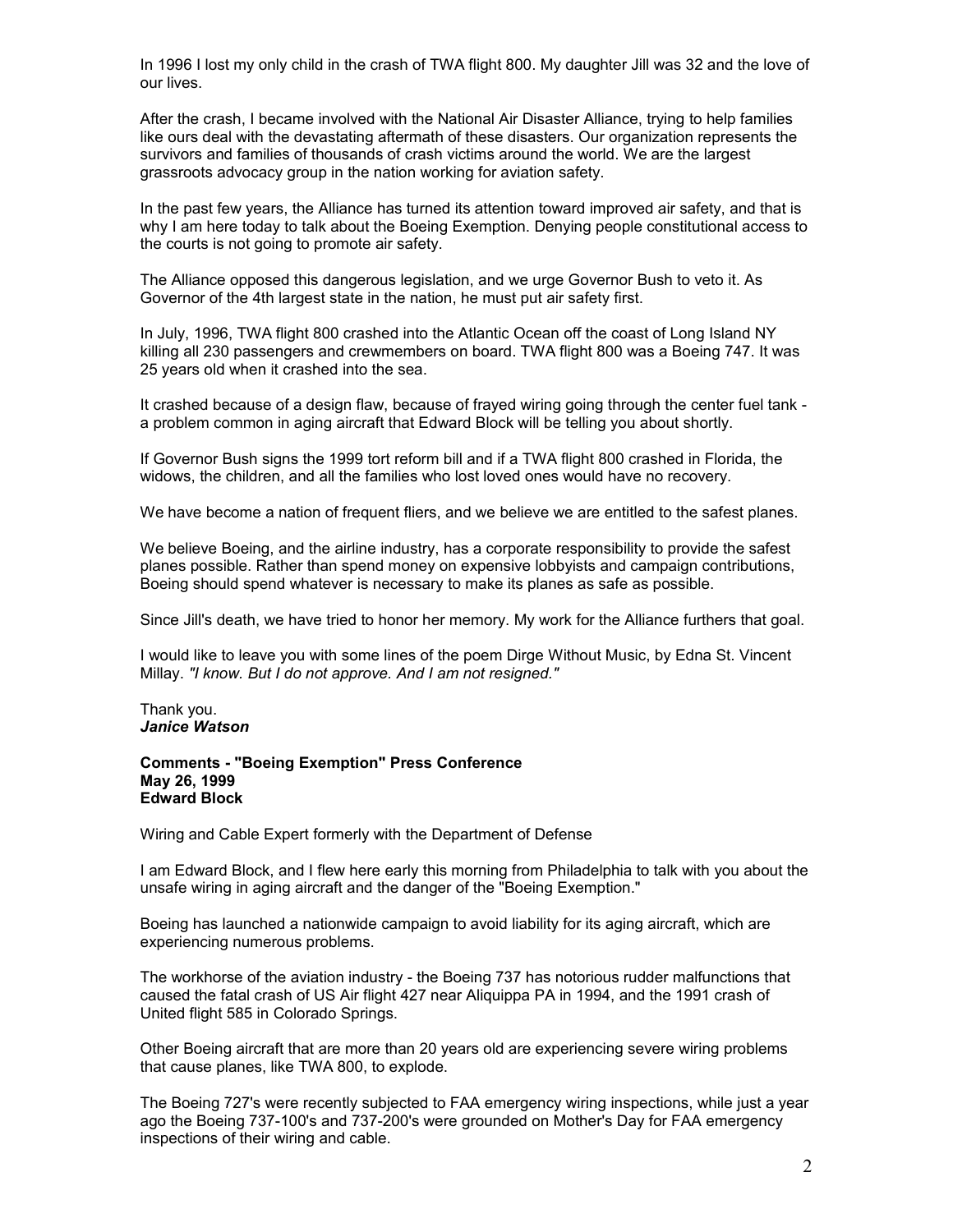There can be no coincidence that the 20-year limit to liability for commercial aircraft came as it did now. Consider the following:

1**. In 1979** Boeing and by then McDonnell-Douglas, decided to change the type of insulated wires used on their 727, 737, and DC-9's, from Polyvinyl Chloride to Kapton (Aromatic polyimide). The fact that the Polyvinyl Chloride would not pass the FAA's only flammability requirement apparently never entered into the equation, however, since the FAA's 60 degree flame test, which has been instituted since 1972 to FAR 25, only applied to newer model types. If you kept the same model type, you could continue to use the material that failed the FAA's only wire test. This PVC was the type used on ValuJet 592, a 27-year-old plane that crashed in the Florida Everglades, May 11, 1996.

2. **In 1979**, yes 20 years ago, Boeing again had wire problems, but this time with the 747's. It was found that the wire insulation material they had selected (Poly-X) was prematurely aging and cracking radically down to the conductor after only 6,000 hours. This is the same wire insulation material that had caused the Navy to request \$360 million in FY '83 to rewire the Topgun's F-14's after 150 of them crashed out of 600 produced (25% crashed). Instead of rewiring, they grounded all the F?14's and A?6's with Poly-X. It appears that they never told the FAA, because on July 17, 1996, TWA 800 crashed with the same old wire, Poly-X. The NTSB found 6 radial cracks in a one-foot section of wire on that aircraft, thus paralleling the 1982 industry field-trip findings on the Navy's fleet of aircraft with this wire type. TWA 800 had Poly-X wiring, 25 years old.

3. **In 1979** the FAA ordered Boeing to install shielding over FQIS center fuel tank wires. These were made of extruded Teflon wire that Boeing knew had splitting problems since 1971. They chose not to change wire types until 1983. They also chose not to encapsulate these FQIS center fuel tank wires by 1996, but decided to do it again in 1997, when the FAA again issued another Airworthiness Directive to shield these wires.

4. On **March 31, 1999**, I briefed Boeing and others at a presentation to the FAA Aging Aircraft Committee meeting in Washington DC. I lit the PVC/Nylon wire at that presentation and demonstrated the high flammability properties of the wiring used in aging aircraft.

Today I will also demonstrate the flammability of the PVC/Nylon wiring used in aging aircraft in service today.

If Governor Bush signs the tort reform bill with the "Boeing Exemption," he is catering to a powerful corporation and risking the lives of millions of people. I am here because we need to do everything possible to veto this harmful legislation.

Thank you. *Edward Block* 

**Editorial Opinion Submitted as Letter to the Editor,**

# **June 4, 1999 Tom O'Mara, NADA Board Member**

Florida says, "It's okay for old planes, with design defects to kill tourists and residents."

Governor Bush signed HB775 on May 26, even though he was "troubled" by the provision that exempts 20-year old commercial airplanes from liability due to design defects.

HB775 allows 20-year old planes to kill Florida residents, and tourists, but shields plane manufacturers from liability if a design defect causes the plane crash.

By reluctantly signing HB775, Governor Bush borrowed a page from a Roman Governor, who washed his hands before condemning a citizen to death. Like Pilate, Governor Bush was "troubled" by his decision to favor plane makers.

Instead of a ceremonial hand washing, Bush wrote Florida Secretary of State Katherine Harris...